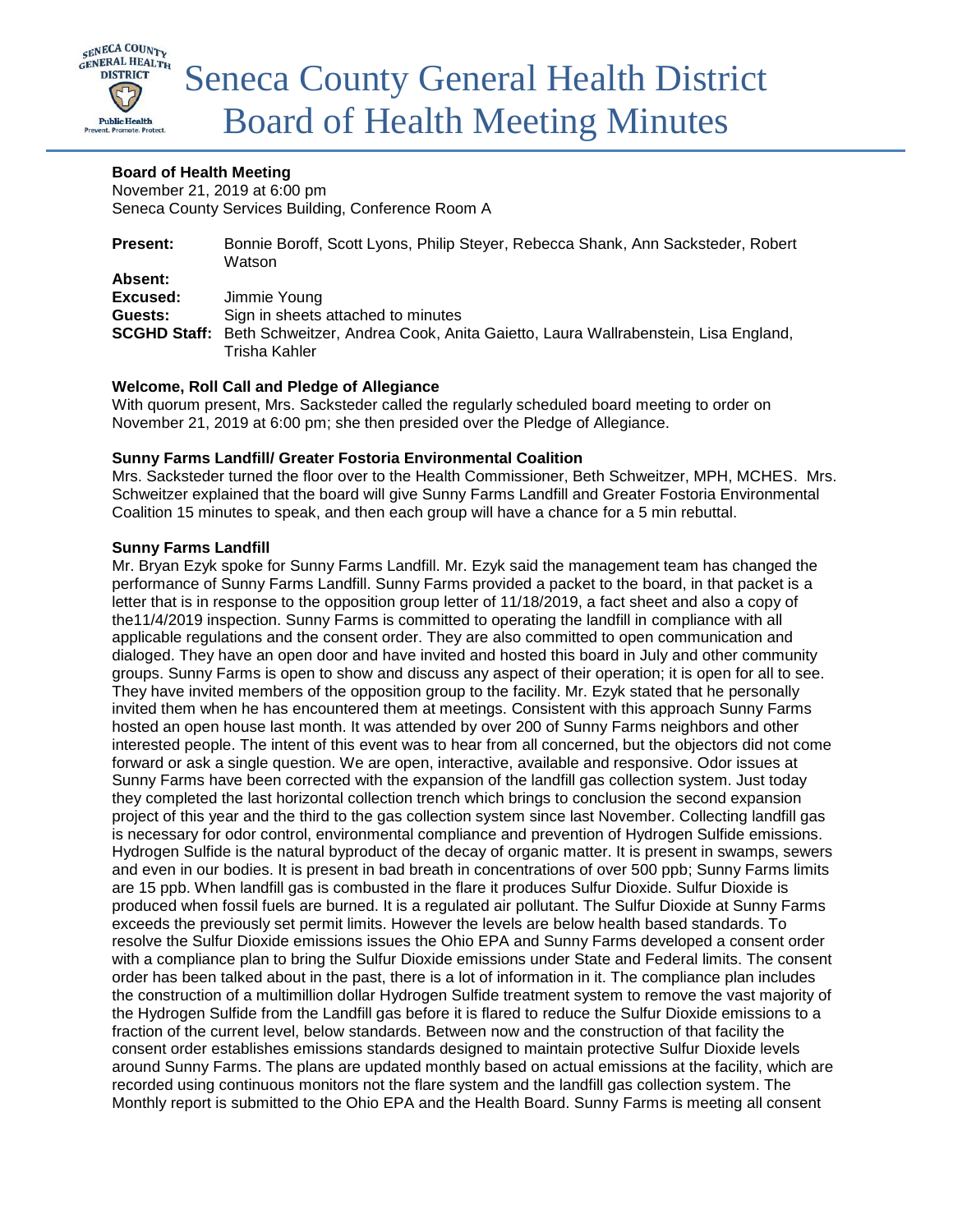order requirements for Sulfur Dioxide. A key component of the interim operation period is the continued operation of Sunny Farm's Hydrogen Sulfide treatment system. The system removes Hydrogen Sulfide from the gas using an iron oxide. The consent order provides a pathway to a complete air permit for the Hydrogen Sulfite treatment facility and for Sulfur Dioxide emissions. The Ohio EPA will review the permit once it is submitted and so will the US EPA. It will take up to 7 months for regulatory review. After the approval for the permit Sunny Farms Landfill will construct a new treatment facility over a two year period. Based on the approval of all submittals made to date and everything that is under review by the Ohio EPA, Mr. Ezyk feels they could possibly be submitting the permit this year. There are still many performance based standards to insure protection of human health and the environment at Sunny Farms. These include enhanced cover soil placement, quarterly reports documenting the cover status of those soils, continued operation of the landfill gas collection system including annual effectiveness evaluations, continued monthly surface emissions scans which have shown methane emissions compliance since completing the odor control blanket and landfill gas collection system expansion this spring. Sunny Farms also does Carbon Monoxide monitoring. They also do continuous emissions monitoring Hydrogen Sulfide at the flare system and in the treatment system. Sunny Farms has back up power for the control system, and they also will have continued operation of the Jerome meter early warning system. There are monthly reports with the system status. There are other provisions in this order which Sunny Farms is also in compliance with. Oversite is conducted by the Ohio EPA, Health Board and third party experts. Sunny Farms was jointly inspected by Health Board and Ohio EPA today, this inspection and the most recent inspection on November 4<sup>th</sup> show compliance with the regulations. There were no violations. In addition a compliance specialist along with county officials came out this week and inspected the operation of Sunny Farms on Monday and Tuesday. These inspections and the body of work over the last year and the daily operations demonstrate Sunny Farms commitment to compliance and excellence. Contrast today to last year, Sunny Farms is committed to continuous improvement and earning community trust. Sunny Farms is in substantial compliance with the order and applicable regulations.

# **Greater Fostoria Environmental Coalition**

Mr. Nate Heiser spoke for the Greater Fostoria Environmental coalition. Mr. Heiser submitted the following statement:

Here we are a year later, and I just want you to ask yourselves if you think we are in a better position now than we were a year ago?

If you aren't sure then, then allow me to put it into perspective for you. The residents of Seneca County have the same lack of confidence in the agencies that are sworn to protect us. We feel no safer than we did a year ago.

Just a couple months ago the board had renewed the license to operate; Joe Durham said that because of the new consent order that was established, sunny farms was in substantial compliance. The license was renewed without any conditions or rules added, WITHOUT ANY RULES OR CONDITIONS. Joe Durham said the night that you first denied the license, that he recommended you approve the license with conditions. But in reality, you approved the license with NO conditions or rules. Why?

The consent order is essentially a behavior plan. \*\*\*Example: not up to the standards under normal circumstances\*\*\* The Ohio EPA and attorney general had a little pow wow and came up with this cookie cutter approach for the citizens to cope with issues of the landfill. They did not spend a great deal of time creating this consent order, the pulled most of the requirements right out the BMP guide. Keep in mind this is their best effort to fix the problems, their BEST effort. What that did was trade one bad gas for another. Sure there are no triple digits yet, but they are close. The EPA also says that this landfill has the most h2s problems out of any landfill they monitor in the state of Ohio.

The sulfur dioxide limits are very concerning and alarming (EPA), and Brian says on the record they are significant! 479 tons in a rolling year to 248 tons a month (3000) a year. Five times the normal amount which is still 30 times higher than that of any company that operates without a PSD permit. Yet the EPA allows it! As of today and the latest readings, the sulfur dioxide levels for the rolling year is the highest they ever been! You are required to have a PSD permit when above 100 rolling tons in a year, and they are allowed 3000 without a permit? They have been over a 100 for a decade and no one cares. Again,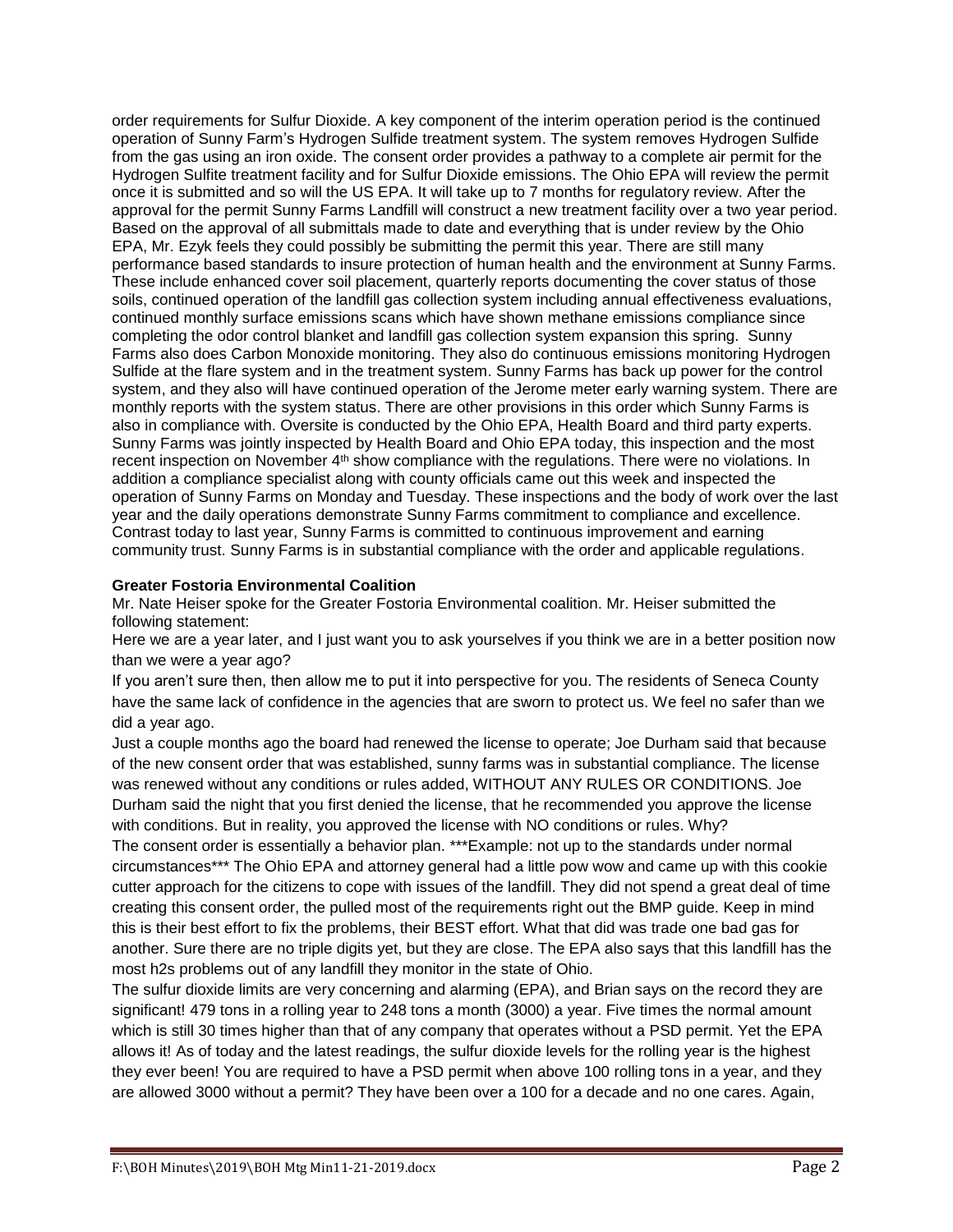raising the limits is their best effort to control the H2S problems. There is so much h2s in that cell that it's going to take 2 years to get those levels down to where they should be.

You are required to have a PSD permit when above 100 rolling tons in a year, they don't want a PSD permit \*\*\*example\*\*\* More oversite, more regulations, which benefits the health and safety of the residents. They say there are getting a "like" PSD permit. They are not going to check the box because of admission of guilt that they violated the clean air act. Again, they are putting themselves ahead of the wellbeing of the community, not filling out a PSD permit properly, and the EPA allowing it! Again our best interest not at heart, only protecting themselves from being liable for the last decade. They have been violation the clean air act for years, they ARE guilty whether you "check the box" or not!

The landfill will tell you all the marvelous things they are doing out there and spending a ton a money trying to make things right. You need to keep in mind that they aren't doing this out of the kindness of their heart; they were forced to enter into an agreement to get things done. This was mandated according the consent order. If we wouldn't have raised a stink about the stink then none of this would be happening. Everyone would still have their eyes wide shut.

Most of you have jobs and don't have the time to dig into things like our group has. I get it. Well guess what neither do we, we don't want to continue the pace we have going now, why do we have to fight so hard for the right to have clean air, when most of you enjoy that right every day. But, we have to fight tooth and nail and we still get the short end of the stick. Now is time to act! Now is the time to put conditions and rules on the license. In my opinion this board does not understand the power they have to protect us. We are counting on you, please don't let us down!

You are letting them operate in good faith; you are letting them operate at full capacity while they are telling you they are going to do the right thing. They haven't done the right thing in years. Are you going to let a repeat criminal off the hook after a crime if he says I promise I will do the right thing from here on out. I don't think so.

We are going to run out of local capacity at this landfill sometime in the next 10 years. How are you going to explain that to your local haulers? Everyone will have to go to Sandusky that is the next in district landfill. All local haulers will be irate, then they will raise their fees, and we will pay not because we want to but because we have to.

Also, why is it that when the emails go out that say they are doing work they come in after the complaint calls start rolling in. We do not want a business that puts out poison air every time they are "doing work". Everyday maintenance should not interfere with our daily lives. There is way too much material coming in from out of state. They cannot control the hydrogen sulfide, there are readings last month 10-26-19 that were 75ppb, and there were plenty more above the limit readings, 40, 50, 60. The smell and nuisance are not gone despite what the landfill may say. The facts don't lie.

Talk about the consent order amendment….

EPA, and Solid waste district are not on our side, both captured agencies. You are the only agency that could sustain without the money from the landfill. It's time to do the right thing.

### Sunny Farms Landfill now had chance for a 5 minute response.

Mr. Ezyk stated that he admired what the citizens and anyone involved in the last year has done to create change. Mr. Ezyk feels that Sunny Farms is in a better position than they were over a year ago. If the Landfill would stop accepting trash today there is still Hydrogen Sulfide and Sulfur dioxide which must be controlled. The first method to control the issues at Sunny Farms is to collect the landfill gas to reduce the Hydrogen Sulfide odor. The next step is to have a system in place to treat the Sulfur Dioxide emissions. There is no way around it. Mr. Ezyk would also like to point out last month there was active construction going on. The Hydrogen Sulfide that is noted was related to those construction events. There was one notice that did come out after work began when Dave Seegert found what was causing the odor on Halloween. Sunny Farms immediately put in a trench well. These systems that are here in place to protect the environment. The rolling sulfur dioxide emissions continue to go up every month we will add a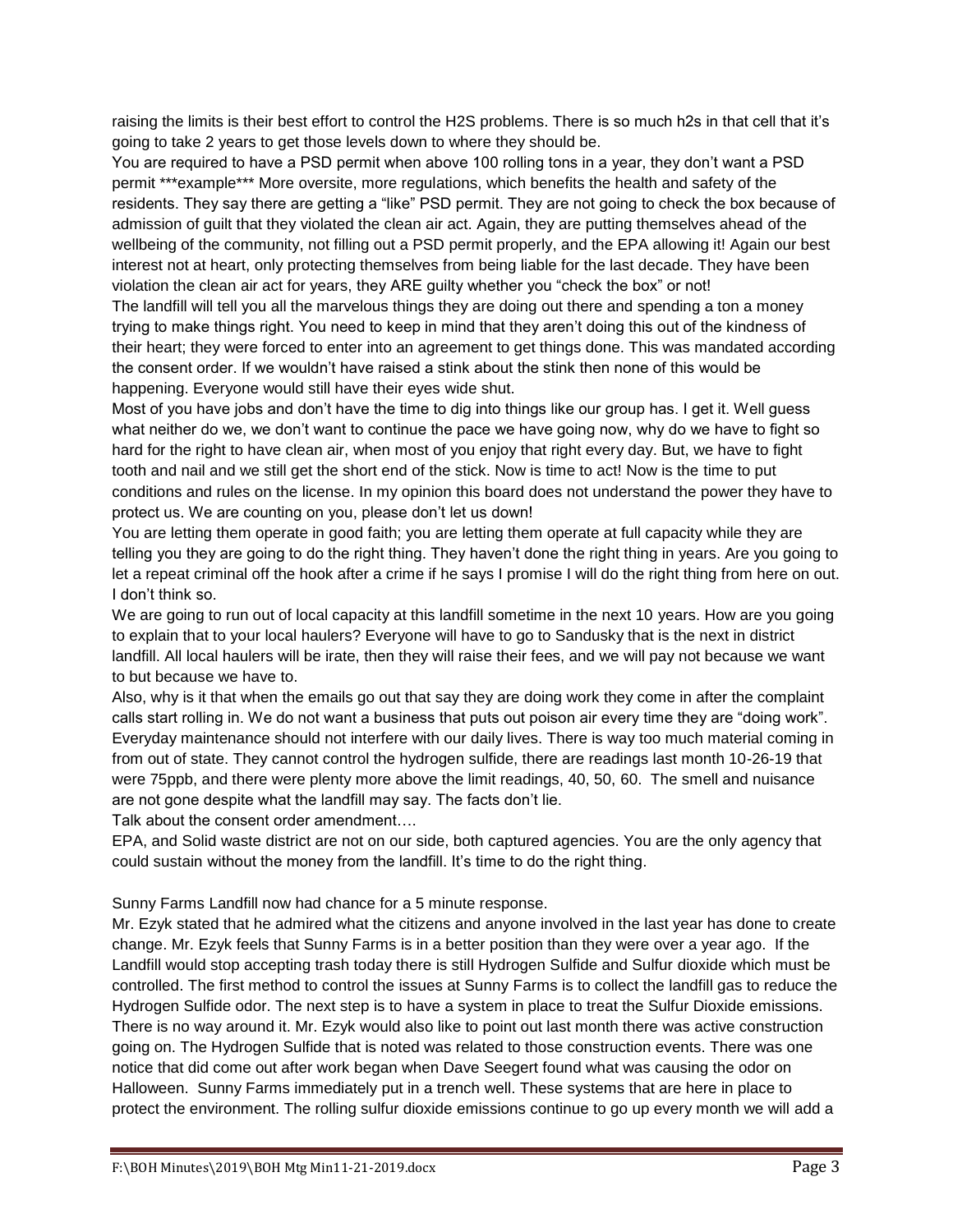higher amount until the construction of the Hydrogen Sulfide treatment system. The reason that is allowable is the EPA and Attorney General developed an elaborate solution that has plans in place to bring Sulfur Dioxide levels into compliance. The plan would have to be different if there was health risk associated with the levels at Sunny Farms. That is why the site is continuing to operate the way it is and why this document has been crafted to protect human health and the environment. That is why the levels keep going up. Sunny Farms will be getting an air permit. The consent order has stipulated penalties for violation of the order, for emissions that aren't in compliance with the order. The order also has objectives and contingency that needs to happen. Mr. Ezyk stated that Sunny Farms can certainly control the Hydrogen Sulfide. Mr. Ezyk would also like to add that there is a camera system that the county and the state has access to and they can watch every load of material that comes in on the rail. Mr. Neely added that Sunny Farms is getting a permit for air quality. Sunny Farms has gone through the

first phase of this process, identifying the best available control technology for the site. Sunny Farms will be installing the best available control technology for Hydrogen Sulfide removal. That is a requirement of the order.

Mr. Nate Heiser then gave the 5 minute response for the Greater Fostoria Environmental Coalition. Mr. Heiser submitted the following :

This reminds me of a couple weeks ago at the commissioners meeting Shane Thomas had said……talk about the little girl who has to smell the dump every day.

Lastly, the class action reps put out an offer to settle with the landfill, the reps wanted no money, zero dollars. The only condition was that the landfill would have to put in a Hydrogen Sulfide treatment system to purify the natural gas and sell it back to the community for a discounted price for an extended period of time. We figured this was a win-win for everyone, they claim they are going to do it and that would reduce h2s and Sulfur Dioxide and would benefit the community. They said they are going to do it anyhow, but we asked them to commit to it, they said no it is not feasible.

3.1.1 Bmp guide EPA talks about banning gypsum and drywall to help reduce h2s levels, why haven't we started that already. In all reality this landfill should be for in district waste only until the can prove they can operate within the normal guidelines outside of the consent order. The consent order is built around them continuing to bring in 7500 tons a day. Not in the best interest for the residents. If you would remember back when the landfill says we don't have an h2s problem 250 ppb offsite isn't a big deal and it is not a health risk. Well the Ohio board of health says otherwise. Now there telling us that the Sulfur Dioxide readings are safe and we shouldn't worry. When I look up information on Sulfur Dioxide I see acid rain. Acid rain can travel, even to Tiffin.

Best management practices to prevent and control H2S and reduce sulfur compound emissions at landfills that dispose of gypsum drywall EP-W-09-004.

### **Public Concerns/Requests**

Mrs. Sacksteder turned the floor over to the Health Commissioner, Beth Schweitzer, MPH, MCHES. Mrs. Schweitzer explained that the board will give each person 3 minutes to speak.

Mr. Doug Lear spoke about the limits for the Landfill gases. Mr. Lear was concerned that if the landfill grows and continues to take more out of state trash then the limits will also need to increase. Mr. Ezyk stated that the limits will not continue to increase. The limits are based on control technology. Mr. Lear stated that if the landfill keeps taking in from out of state Mr. Lear wants to know if they will create more Hydrogen Sulfide. Mr. Ezyk answered that the existing sulfide will decrease over time and the treatment system will treat what is being produced. Next Mr. Lear asked why action wasn't taken until the citizens group took action. Mr. Lear would like to know how the people can trust what is going on at Sunny Farms Landfill.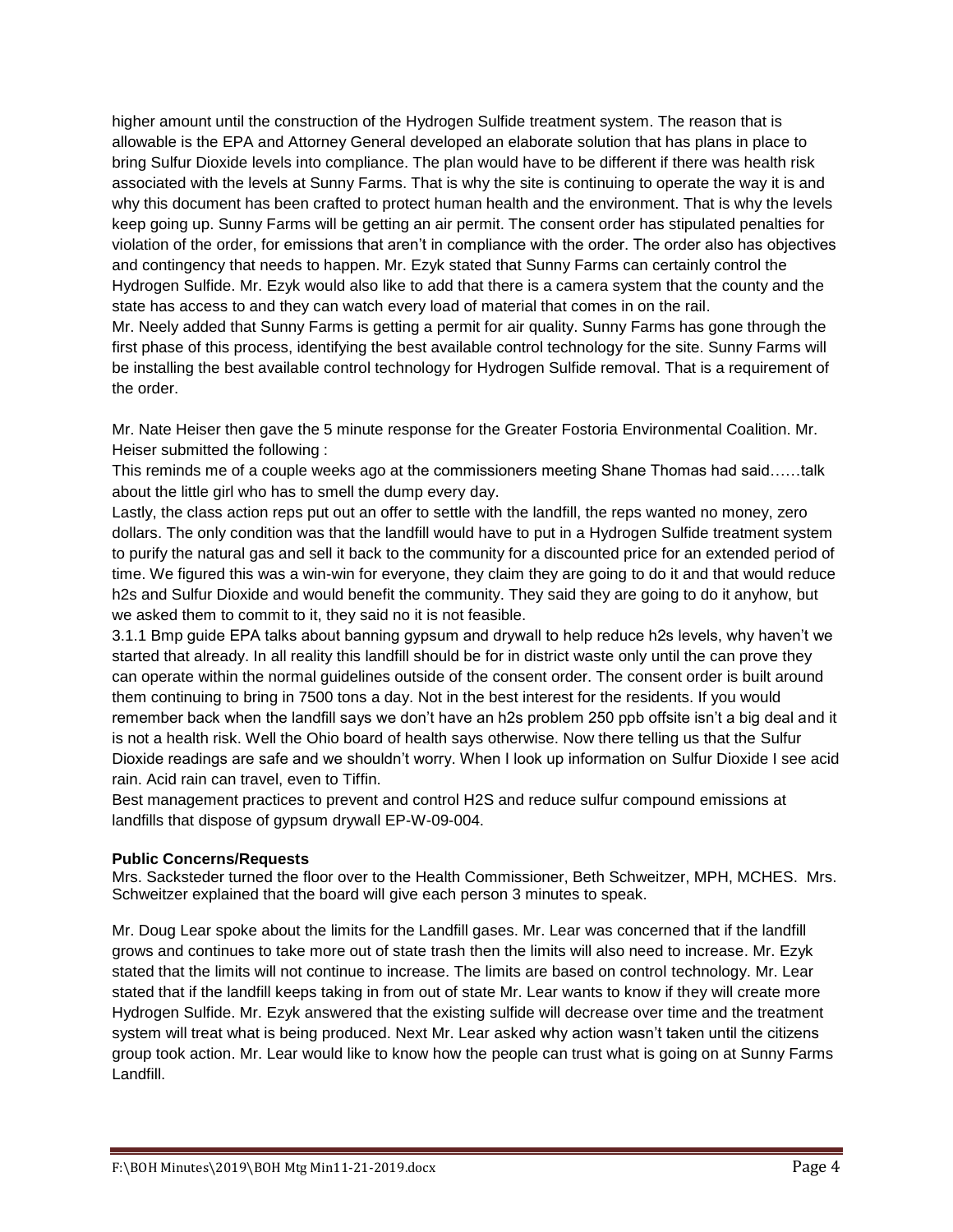Mr. John Lamanna stated that he came on board with Sunny Farms about 2 years ago and put together a team to help fix the problems. He feels that they have made very good progress in the past year and they are willing to invest more technology to bring the levels down even further. Mr. Lamanna stated that Sunny Farms is in full compliance and will remain in full compliance.

Mr. Ezyk stated the team at Sunny Farms Landfill is committed to making it better. Mr. Lear doesn't feel the community can trust Sunny Farms.

Mr. Heiser is concerned as to what will happen when the Landfill runs out of room in 10 years.

A community member asked if people are able to submit in writing concerns they may have before they vote on the Landfill License. Mrs. Sacksteder responded that they are welcome to submit questions the board wants the input.

Mrs. Sacksteder thanked everyone for their input for the board.

### **Public Health In-service** - none

### **Approval of Minutes**

Mrs. Sacksteder requested a motion to approve the minutes from the October 24, 2019 meeting. Mr. Watson made a motion to approve the minutes from the October 24, 2019 Board of Health Meeting. Mr. Lyons seconded the motion. The motion carried unanimously.

### **Sub Committee Report** - none

### **Financial Report**

The Monthly Financial Report for October 2019 shows revenue for the month of \$703,207.64 and revenue year to date of \$4,022,511.45. Expenses for the month were \$421,673.08 and year to date expenses totaled \$3,479,841.97.

Mrs. Sacksteder requested approval of the Monthly Financial Report for October 2019. Mr. Steyer made a motion to approve the Monthly Financial Report for October 2019. Mrs. Shank seconded the motion. The motion carried upon roll call vote. Mrs. Boroff – Yes. Mr. Lyons – Yes. Mrs. Sacksteder – Yes. Mrs. Shank – Yes. Mr. Steyer – Yes. Mr. Watson – Yes.

### **Expenditures**

Mrs. Sacksteder requested approval of the previous month's expenditures. Mr. Lyons made a motion to approve the expenditures as presented. Mr. Steyer seconded the motion. The motion carried upon roll call vote. Mrs. Boroff – Yes. Mr. Lyons – Yes. Mrs. Sacksteder – Yes. Mrs. Shank – Yes. Mr. Steyer – Yes. Mr. Watson – Yes.

Mrs. Gaietto stated there are many contracts for the home sewage grant and there is a lot of Vaccine this month.

Mr. Steyer asked if the flu vaccine was in short supply yet. Ms. Cook answered that it is not in short supply but it is going quickly. Mrs. Sacksteder asked if the health department has the high dose flu vaccine for 65 and older. Ms. Cook said Health Department has run out of the high dose.

### **Out of County Meetings/Travel** - none

### **Advances/Repayments/Transfers**

Mrs. Sacksteder requested a motion to approve Advances, Repayments, and Transfer List provided in board packets. Mrs. Boroff made a motion to approve the Advances, Transfer List and Appropriations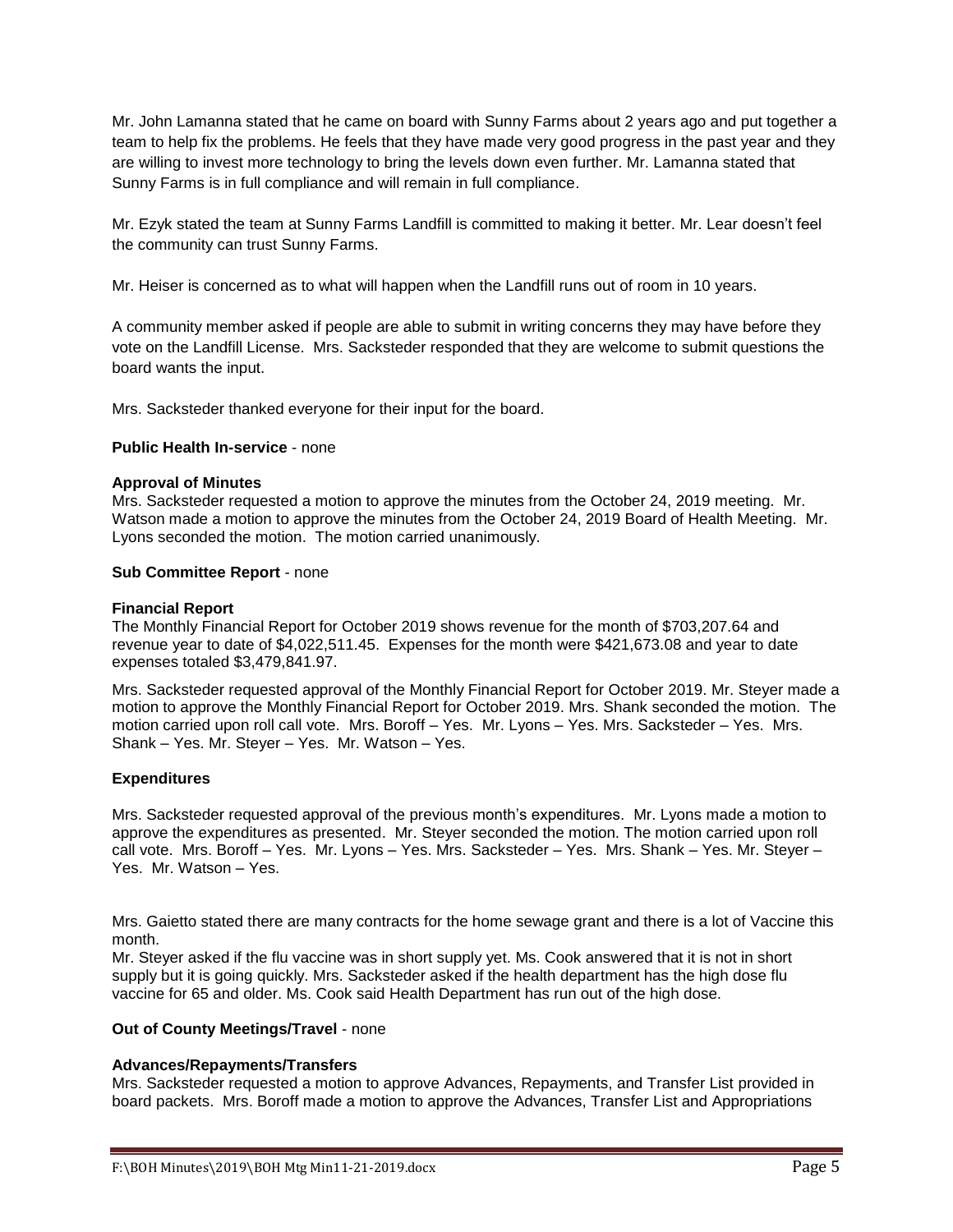Transfer. Mrs. Shank seconded the motion. The motion carried upon roll call vote. Mrs. Boroff – Yes. Mr. Lyons – Yes. Mrs. Sacksteder – Yes. Mrs. Shank – Yes. Mr. Steyer – Yes. Mr. Watson – Yes.

### **Supplements**

Mrs. Sacksteder requested a motion to approve supplements:

|                                         | (\$450.00)                 |
|-----------------------------------------|----------------------------|
| Fund 7082 WIC Grant                     | (\$10,600.00)              |
| Fund 7142 PHEP Grant                    | (\$19,500.00)              |
| Fund 7144 Moms Quit for Two             | (\$11,221.00)              |
| Fund 7164 Home Sewage Treatment Systems | (\$12,100.00)              |
| Fund 7085 PREP                          | \$892.61                   |
| Fund 7089 C & DD                        | \$245,890.00               |
| Fund 7153 Breast Health Education       | \$153.55                   |
| Fund 7160 Immunization Action Plan      | \$36.25                    |
| Fund 7177 Maternal and Child Health     | \$631.47                   |
|                                         | a. Fund 7062 Water Systems |

Mrs. Shank made a motion to approve Supplements. Mr. Lyons seconded the motion. The motion carried upon roll call vote. Mrs. Boroff – Yes. Mr. Lyons – Yes. Mrs. Sacksteder – Yes. Mrs. Shank – Yes. Mr. Steyer – Yes. Mr. Watson – Yes.

# **Contracts**

Mrs. Sacksteder requested a motion to approve contracts:

- a. **Addendum** Seneca County Youth Center, for nursing services, 1/01/2019-12/31/2019, Original amount not the exceed \$15,936.00, new amount not to exceed \$19,136.00 (100 extra hours) (payee)
- b. Seneca County Youth Center, For nursing services, 1/01/2020-12/31/2020, not to exceed \$16,960.00 (payee)
- c. Geophyta, Inc., for home sewage treatment systems, soil evaluation and system design,, (Ickes property) 10/31/2019-12/14/2019 not to exceed \$3620.00 (payer)
- d. Tiffin City Schools, For continuity of operations support, effective immediately- until terminated, no money

Mrs. Shank made a motion to approve the contracts. Mrs. Boroff seconded the motion. The motion carried upon roll call vote Mrs. Boroff – Yes. Mr. Lyons – Yes. Mrs. Sacksteder – Yes. Mrs. Shank – Yes. Mr. Steyer – Yes. Mr. Watson – Yes.

### **Resolutions** –

Mrs. Sacksteder requested a motion to approve resolutions:

- a. 2019.09 Transfer of funds to the Termination Benefits Fund
- b. 2019.10 Approve payment for Employee Service Awards

Mr. Steyer made a motion to approve the Resolutions. Mr. Watson seconded the motion. The motion carried upon roll call vote Mrs. Boroff – Yes. Mr. Lyons – Yes. Mrs. Sacksteder – Yes. Mrs. Shank – Yes. Mr. Steyer – Yes. Mr. Watson – Yes.

### **Division Reports**

### **WIC**

Mrs. Sacksteder turned the floor over to the Director of the WIC Division, Trisha Kahler, RD LD. Mrs. Kahler reviewed her report included in board member's packet:

- People: All staff completed annual conflict of interest training.
- Service: State WIC has provided each clinic with updated HemoCue testing machines, utilized to assess Hemoglobin/iron status during WIC certification appointments. We are currently using up supply of materials for our current machines before putting the new ones to use. There were 37 women provided with Folic Acid education during October.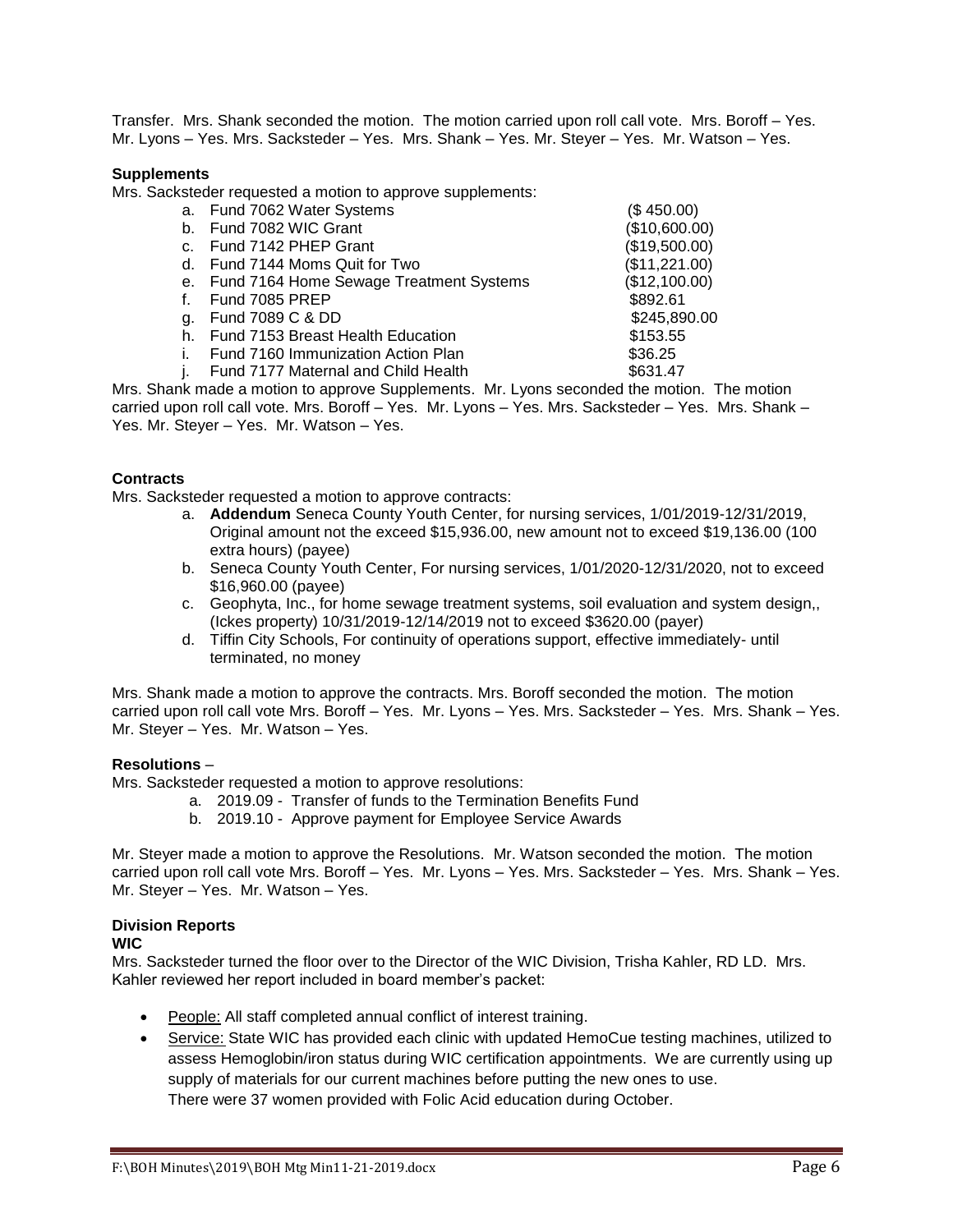- Growth: State WIC Directors' Meeting included a presentation on Voter Registration, as review for staff, as all WIC Clinics are designated voter registration agencies. There were also presentations encouraging all local agencies to grow their social media presence and one providing staff with tool kits helping talk to moms who are at risk for pre-term deliveries.
- Quality: The official findings of the 2019 Management Evaluation have been received. General comments included staff observed to provide friendly and efficient services and have resolved all corrective actions from the 2017 Management Evaluation. State staff made the following recommendations; all participant goals should be encouraged to be specific and measurable. Director intends to provide training to staff at a staff meeting regarding this recommendation. State staff also recommended WIC funds be utilized to purchase a cell phone specific for breastfeeding peer helper use. This recommendation will be discussed with health commissioner.

# **Nursing**

Mrs. Sacksteder turned the floor over to the Director of Nursing, Andrea Cook, BSN RN. Ms. Cook reviewed her report included in board member's packet:



**Financial**: Our proposal for Senior Health Assessments for 2020 has been approved by Ohio District 5 Area Agency on Aging, Inc.

# **Quality:**

Always striving to provide good, quality care and service.

**Service:**

 $\bullet$  SCGHD had a power outage November 14<sup>th</sup>. The nursing division worked together to monitor temperatures on the refrigerators (3) and freezer (1), packing of entire vaccine, completing inventory documents and then returning vaccine to refrigerators and freezer and continuing to monitor temperatures after restoration of the power. A post event discussion was held and lessons learned will be implemented. This was a clinic date and appointments had to be cancelled by personal cell phone use as we did not have phone service.

Mrs. Shank asked if there was a generator for the vaccine refrigerators and freezer. Ms. Cook said that there is not currently, but she wants to look into a generator. She is trying to learn more about them. There is currently a system that monitors the temperatures and if needed will call Ms. Cook, Mrs. Schweitzer, and 2 other people.

- We have provided 345 flu vaccinations in the month of October and have completed 13 Outreach Flu clinics. We have provided flu walk-ins every Thursday in October and November from 10:30 am until 2:30 pm.
- Hepatitis A Outreach continues at the Seneca County Jail, CROSSWAEH, Seneca County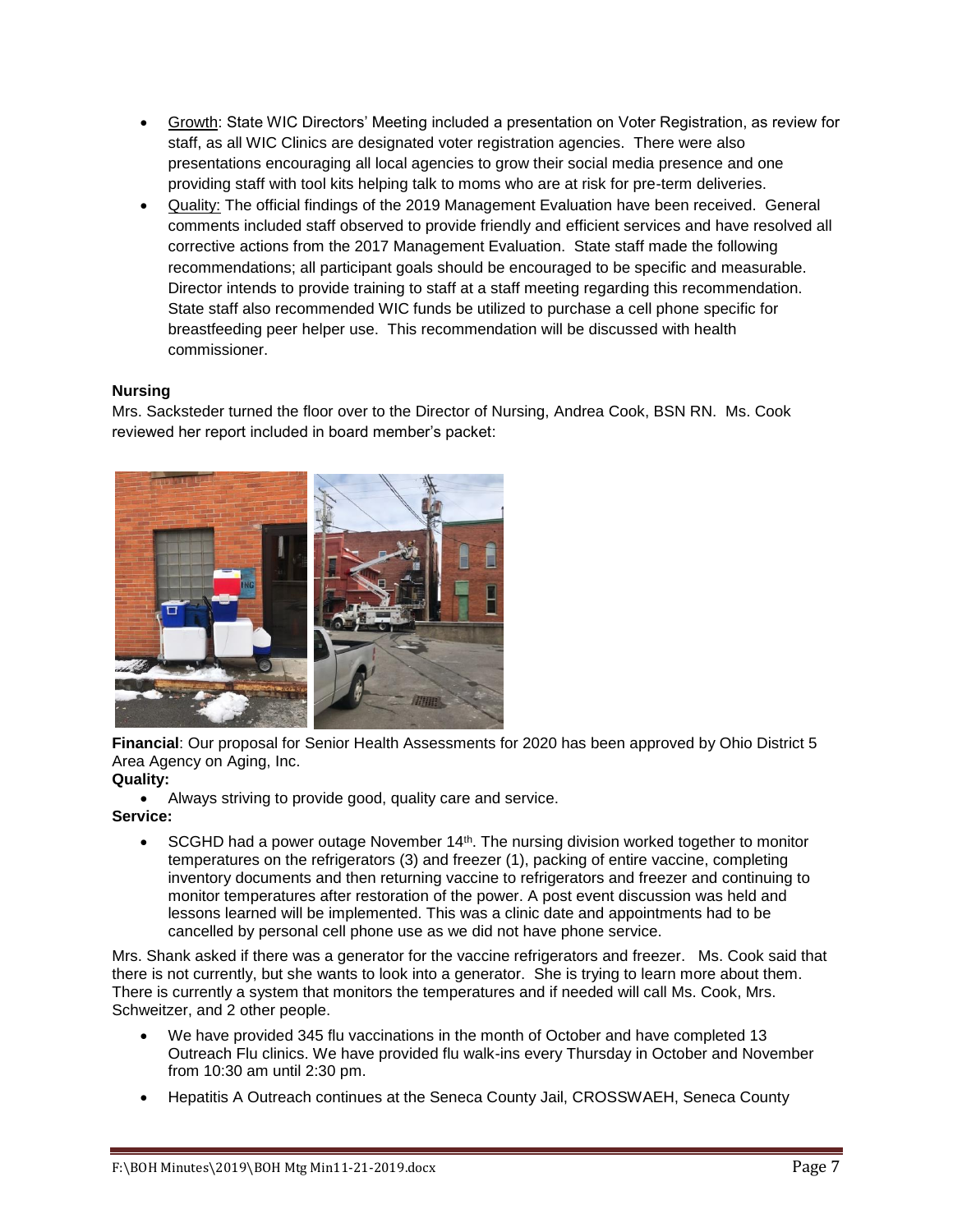Youth Center and Rigel Recovery.

 Vaccine information was obtained from the HDIS system for children that are not current on vaccines. Nursing Division staff is contacting parents and an appointment is made. If the child is obtaining vaccines elsewhere this is entered into HDIS. Upon completion of this project, an assessment will be completed to determine SCGHD immunization rates.

### **Growth:**

 Kate Doepker, Dana Mathias and Sue Burks attended a free Children's vision screening training (November 12, 2019) and received free equipment.

Mrs. Shank asked if it was a requirement for accreditation to have a backup system for power outages. Mrs. Schweitzer stated there isn't a domain requiring one; ODH does have the Health Department closely monitor the temperatures. We have the call system that will alert us if there is a problem with the refrigerators, and it did call when the power went out. Mrs. Shank asked if the health department had a plan of action if we had to move the vaccine. Ms. Cook said that we have an agreement with Mercy Hospital and with ICP as a backup site to store the vaccine.

# **Environmental Health**

Mrs. Sacksteder turned the floor over to the Director of Environmental Health, Laura Wallrabenstein, MA RS. Mrs. Wallrabenstein reviewed her report included in board member's packet: and presented to rescind condemnations, of the properties located at:

# A. **RESCIND CONDEMNATION:**

**1. 434 Hedges St. Tiffin Oh 44883**

# **Owned by McCaulla Properties, LLC, 5376 E US 224, Tiffin Ohio 44883**

House was condemned 7/27/17 – basement wall had caved in along driveway. Amanda inspected the home inside and out on 10/31/2019 – it is ready to live in! See it on Zillow or Realtor.com

# **2. 151 Taft Blvd. Fostoria, OH 44830**

**Owned by Jeffrey R. Kelbley 404 Burnham Dr. Fostoria, OH 44830**. Condemned Oct. 24, 2019 - Matt inspected on Nov. 19, 2019 and found to be OK - the tenants never moved out, just cleaned the place up.

Mrs. Sacksteder requested a motion to rescind the condemnations of the following properties located at 434 Hedges St. Tiffin Oh 44883 Owned by McCaulla Properties, LLC, 5376 E US 224, Tiffin Ohio 44883 and 151 Taft Blvd. Fostoria, OH 44830 Owned by Jeffrey R. Kelbley 404 Burnham Dr. Fostoria, OH 44830 Mr. Lyons made a motion to approve the rescind condemnations of 434 Hedges St. Tiffin Oh 44883 and 151 Taft Blvd. Fostoria, OH 44830. Mr. Steyer seconded the motion. Motion Carried

# B. **Second reading of 2020 food costs**

| <b>FOOD SERVICE CATEGORY</b>            | <b>CURRENT LOCAL FEE</b> | <b>PROPOSED FEE</b><br>(2020) |
|-----------------------------------------|--------------------------|-------------------------------|
| Commercial Risk 1 < 24,999 sq. ft.      | \$136.30                 | \$128.64                      |
| Commercial Risk 1I < 24,999 sq.<br>ft.  | \$153.74                 | \$145.29                      |
| Commercial Risk 1II < 24,999 sq.<br>ft. | \$295.35                 | \$280.47                      |
| Commercial Risk 1V < 24,999 sq.<br>ft.  | \$374.88                 | \$356.38                      |
|                                         |                          |                               |
| Commercial Risk I > 25,000 sq. ft.      | \$197.69                 | \$187.24                      |
| Commercial Risk II > 25,000 sq. ft.     | \$208.15                 | \$197.23                      |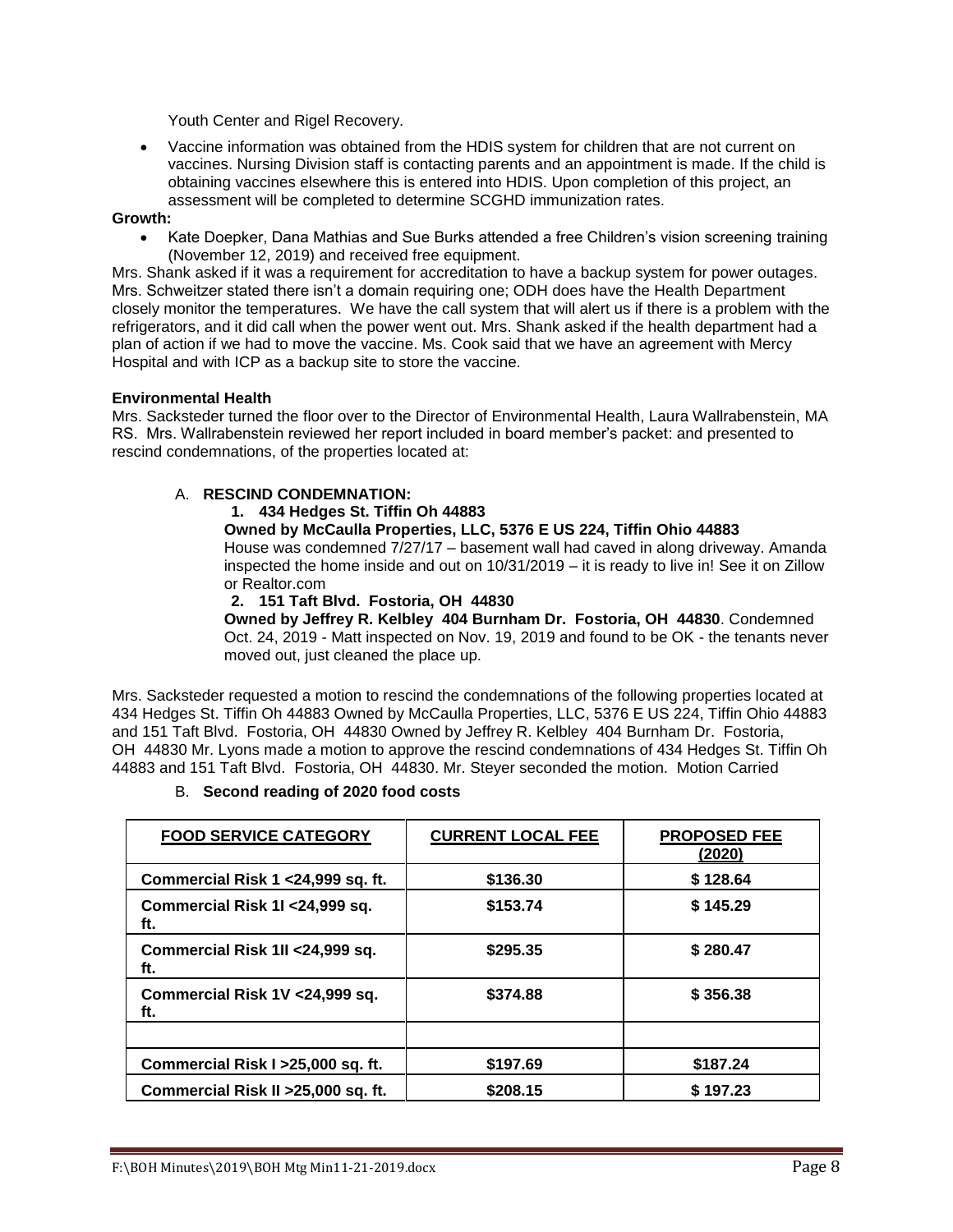| Commercial Risk III > 25,000 sq.<br>ft. | \$741.82 | \$706.64 |
|-----------------------------------------|----------|----------|
| Commercial Risk IV > 25,000 sq.<br>ft.  | \$786.46 | \$749.26 |
|                                         |          |          |
| <b>Mobile</b>                           | \$221.74 | \$238.78 |
| Vending                                 | \$11.22  | \$11.43  |
| Temporary                               | \$63.50  | \$65.00  |

**Late Fee: 25% of Local Fee.**

**Plan Review Fees: Class 1 or 2 = \$200.00**

**Class 3 or 4 = \$250.00 Level 2 Proctor = \$40.00**

**NEW FEE: One opening inspection is included with the plan review fee. All additional inspections related to plan reviews are \$50 per inspection.**

# **General Update**:

**People and Growth:** Amanda will be taking her test to become a registered sanitarian (RS) on Nov. 22. Currently she and Hunter are both Sanitarians – in – Training (SITs)

**Financial:** Money from OSS Solid Waste District is questionable for next year. This Money has supported our housing program for many years.

**Service:** Always striving for friendly, efficient service.

**Quality:** Had our pools and campground audit on Nov. 7-8. Solid Waste survey is scheduled for Nov 21 and 26.

### **Health Commissioner**

Mrs. Sacksteder turned the floor over to the Health Commissioner, Beth Schweitzer, MPH, MCHES.

Mrs. Schweitzer presented to the board the policy for Court Leave /Jury Duty /Election Poll Worker. There was a third section, section C, added to include employees working the Election Poll Workers. Mrs. Shank made a motion to approve the addition of section C to the policy for Court Leave /Jury Duty /Election Poll Worker. Mr. Lyons seconded the motion.

Mr. Steyer asked how much does someone get as a stipend for being a poll worker. Mrs. Wallrabenstein thought that it was \$120 dollars for a 16 hour day. Mrs. Schweitzer said this was patterned after the resolution the Seneca County Commissioners passed.

The motion carried upon roll call vote Mrs. Boroff – Yes. Mr. Lyons – Yes. Mrs. Sacksteder – Yes. Mrs. Shank – Yes. Mr. Steyer – Yes. Mr. Watson – Yes.

Mrs. Schweitzer also added that she received an email from PHAB about accreditation, and they have reviewed the documentation for accreditation. They did open up 14 measures which was a total of 18 documents to review. The documents will be reviewed and if needed they can be resubmitted by December 13, 2019.